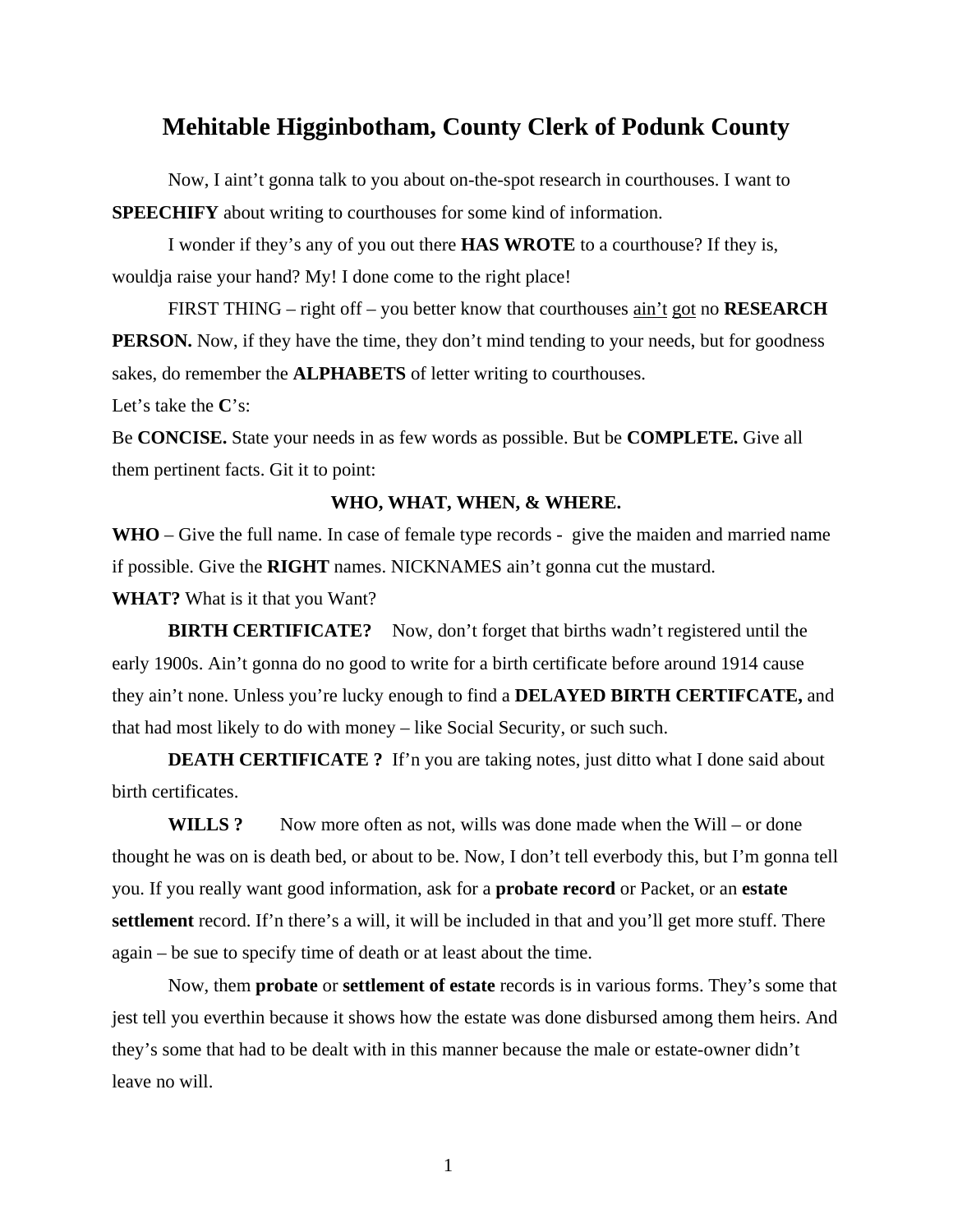Mores the pity, didn't very many female type people make wills. Them wills you need to establish family relationships was made before the days of **E. R. A.** 

**MARRIAGE RECORD?** Sometimes you might get lucky. They – they wedding couple – just might have taken out a **license**. And if the minister took the time to return the license and register the marriage – you got it made. Don't forget sometimes you ancestors got married by **banns** – that's another story. Anyway, the courthouses ain't got no record of that. They did post **bonds**. Them that could find somebody to assure the power that be that they was A.Okay – and most often as not, it was a family member.

 And don't forget too. That sometimes they wasn't a preacher to marry them – so they done lived as man and wife until a preacher came along, so if'n you find a marriage record that is dated sometimes after the first two or three kids was borned, don't think too hard on them. They was married in the sight of the Lord!

**LAND RECORDS?** Lawsy, you know that some of them people, especially them pioneers, done moved onto a piece of land, cleared it, lived on it and then when it was done surveyed to be sold, they done moved on if'n they couldn't afford to buy it. Now, we got letters all the time saying that they knowed their ancestors lived in a certain spot for 13 ½ years and we'd better come across with some kind of a deed. Well, if'n you get a letter back from the court house saying they ain't no such deed – don't forget to consider what I just said. And sometime them people bought and sold land like it was going outta style, so do try to be precise when writing for a deed. Now, some things you need to know about Deeds is:

That is several ways that court houses all over label their land records and books:

- 1. One is the **GRANTOR GRANTEE.** The GRANTEE is the **GETTE.**
- 2. Conveyance Records.
- 3. **DIRECT INDIRECT.** The direct indexes are indexed by the name of the buyer the indirect by the name of the seller.

You can usually tell when yore ancestor done come into a community. If you will check the index of the land records (whatever they are called in your area of research) most probably the time period that the **first land** was bought may very well indicate when your feller done come to that part of the country – and the **last entry** might indicate when he left or when he died.

 Did you know that in most cases when a person bought his first piece of landing a new county or state that the deed sometimes **named the place** that he done come from?

2